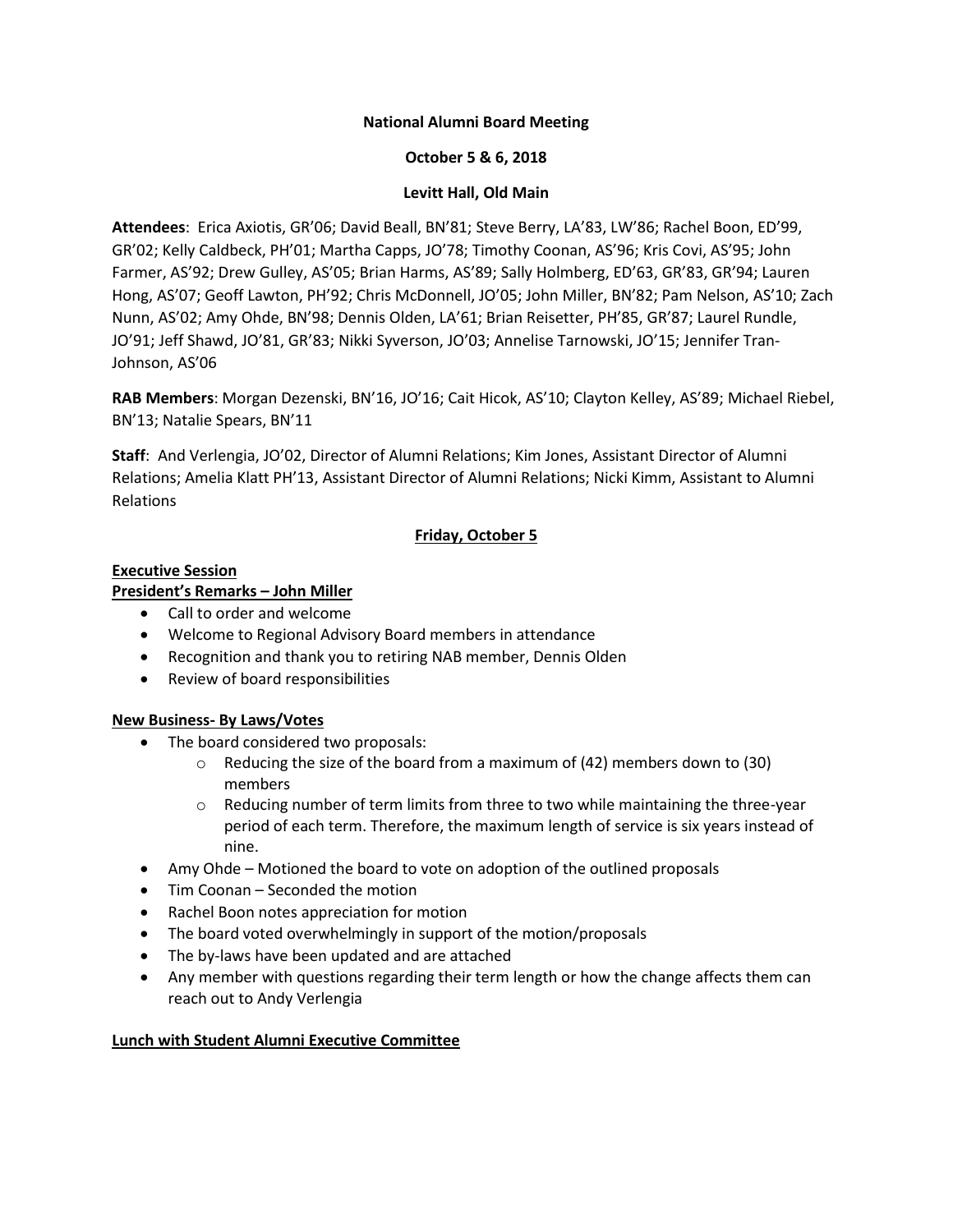### **Admissions Overview and Training – Anne Kremer**

- NAB has made a difference in enrollment with letter writing campaign. More than 50% of students who received letters from NAB are at Drake. Also decreased melt.
- New in Admissions:
	- o Admissions has hired 3 new regional recruiters in Dallas, Denver and Chicago.
	- o Added Spanish speaking recruiters
	- $\circ$  Counselor Programming High school counselors on campus engaging with Admissions counselors regarding what Drake has to offer students
	- $\circ$  Coffee Chats Admissions counselors meeting with other counselors where they live. 112 coffee chats in the last four weeks
	- o Marketing new marketing materials for Admissions

**Break Committee Breakouts Adjourn**

# **Saturday, October 6**

## **Board of Trustees Update**

BOT Report Admissions Report

## **Breakfast and University Overview – Diane Caldbeck**

- Welcome to Regional Alumni Board (RAB) Chairs in attendance
- FMDS Expecting biggest attendance
- Ray Promenade
- Boys and Girls Club
- Big Ideas on Drake campus

### **Annual Fund Update – Pam Pepper**

- All-In Campaign successful last year
- This year Bill and Jean Riemenschneider are matching all new gifts and increases in gifts up to \$50,000

### **University Communications Update – Betsy McKibban**

- New in Marketing:
- Smaller team
- $\bullet$  Priority Drive campus visits
- New brand implementation in print material
- Customer journey mapping
- Digital Marketing geared towards undergraduates
- New Blue Magazine Small sized magazine and shorter in length (24 pages) Distribution of 31,000 copies. Mailing in November

### **Committee Breakouts**

**Break**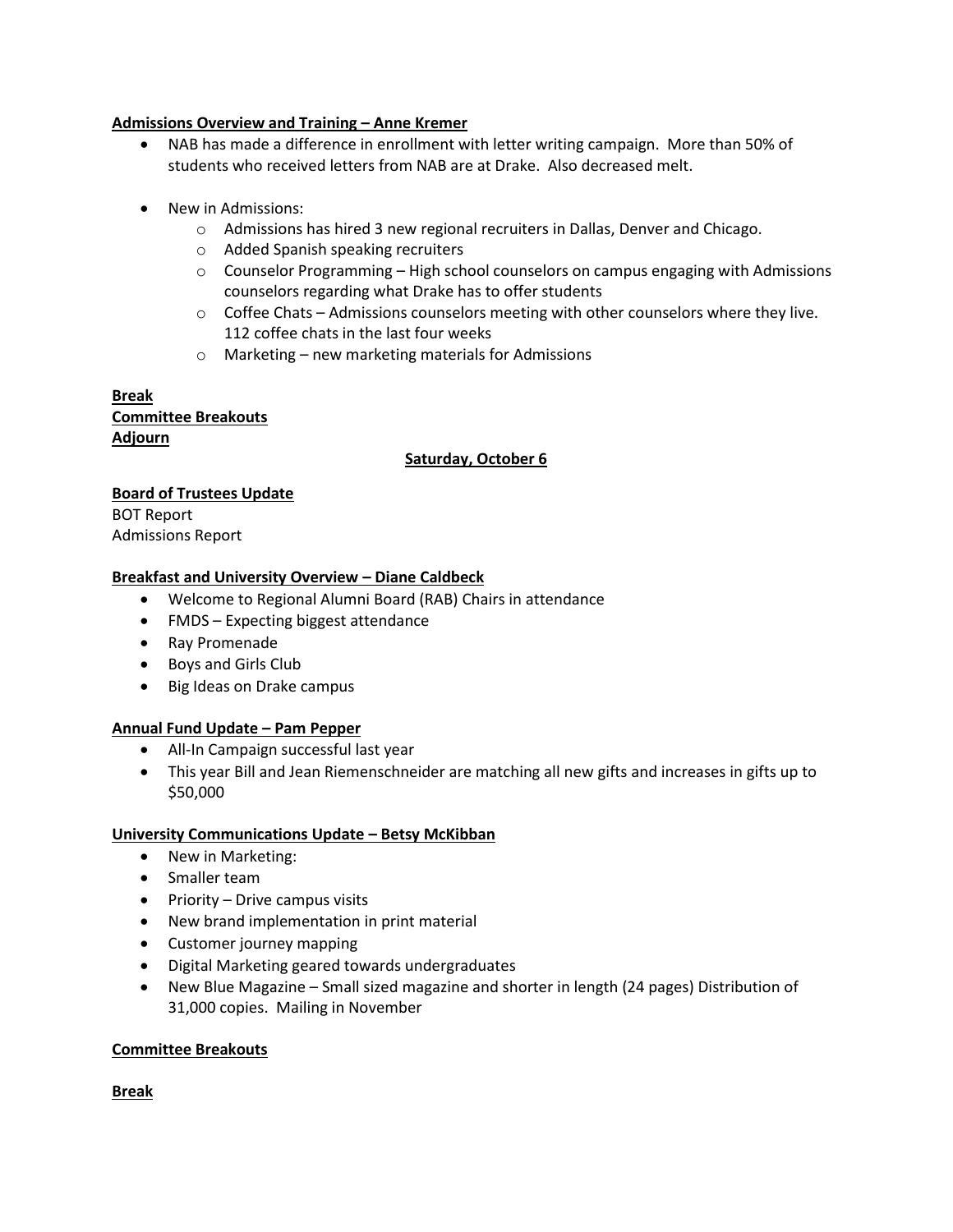## **Committee Reports/Next steps**

## **Outreach Committee:**

## Fundraising Discussion:

The committee discussed their efforts last year and want Pam Pepper the share the outcomes. The general discussion was NAB members want to have a global understanding of how they fit into fundraising for the university. They had questions for Pam that included the timeline for Annual Fund and stats on Givers to Non-Givers. We discussed NAB being a part of the "All-In" Campaign in conjunction with SAA and Advancement.

## ACTION STEPS NEEDED:

- Pam Pepper conference call in November with this committee
- Have Pam Pepper come to the next NAB meeting
- Ask Pam to clarify the matching gifts of Drake All in Campaign...
	- o Feels like sometimes we are double counting money sometimes
	- o Need to discuss how we can help leverage asks
- SAA affinity group coordination.
- Ask seniors to dedicate the amount of their graduating year (i.e. 2018 grads commit \$18)

## Mentoring Discussion:

The committee discussed and 8-year history of trying to develop a sustainable mentoring program with the NAB. Discussed the pros and cons of student side and alumni side. Mentioned the possibility of an online platform that will facilitate these kinds of connections. Sally Holmberg shared her personal experience with mentoring an SAA student she met during an NAB lunch. NAB is open to mentoring students. NAB feels this needs to be driven by the needs of the students. SAA student, Clara shared her desire to get professional/career advice and support.

### **MENTORING**

- SAA willing to partner with us on mentoring program/initiative
- Our committee could be intentional about scheduling programming while we are in town for board meetings
- Each of us tell a little bit about ourselves. (Break it down into groups: Ed, Pharm, JO, Law, etc.)
- Do some education on what mentorship could look like. (Casual, formal, resume review, etc.)
- We could also help connect students to who/what they are trying to connect to/with

### KIM ACTIONS:

- Give the list/our bios to SAA. Student panel; then Board member panel
- Propose that meeting date change
- Set up SAA/NAB quarterly lunch in DSM
- Invite SAA to Let's DU Lunch and have an NAB/SAA lunch table
	- o Could the students be sponsored/lunches provided?

### **Conference Call:** Monday, November 13 @ 8:30am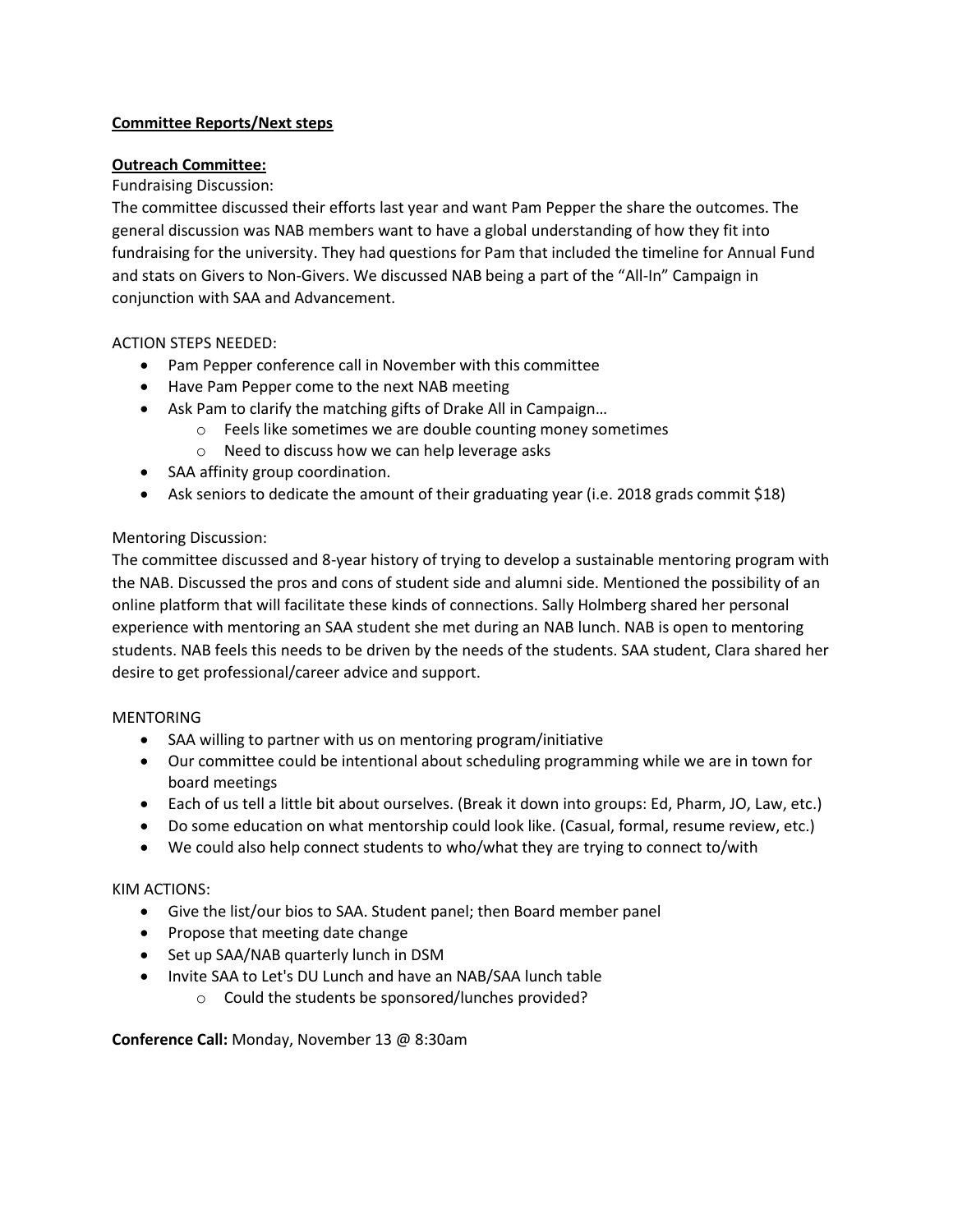### **Recognition Committee:**

- Nominations are being accepted for the 2019 Alumni Awards. Please consider nominating someone by the deadline: November 5<sup>th</sup>.
- The committee will be recognizing a student this year.

# **Admissions Committee:**

Present: Laurel Rundle, Drew Gully, Geoff Lawton, Nikki Syverson, John Farmer, Jenny Trans-Johnson, Kris Covi, Pamela Nelson 2018 goal was 820 committed students, result was 750 2019 goal is 800 committed students 3,098 undergrad students at Drake 11:1 faculty to student ratio 70% of students come from out of state Division 1 athletics Top 3% ROI as rated by the Economist

# Letter Writing

Goals: Improve process, expand including 100% NAB and RAB involvement

2017: 1,187 letters written

2018: committee goal is to offer 1,500 letters

Need to transition system from Mark to new hire and make necessary improvements (most of these were identified last year)

Review system for matching writers with prospects, provide talking points again, include Drake Alumni in return address, Laurel to bring stationary to Feb meeting, expand network to include all RABs Additional benefit - Great way to engage Alumni with Drake

# Resource and Referral program

Offer resources and connections to Drake's staff including Deans, Admission's Counselors, Regional Advisors and Admissions team

Become a "go to" and serve as a resource when recruiting and courting potential admits Goal is to help get students to convert by addressing their needs and demonstrating an interest in them (high touch approach which illustrates what you get at Drake)

Operationalize a simple system where we can offer quick and easy referrals to vetted Alum Need input from Drake on what would work the best - fear it would get lost or not used in current system, need better understanding of what tools would be of value to staff Thought is to create a "short list"

Opportunity to offer resources in the beginning to address specific concerns (eg. minority, LGBT, first generation, specific majors, greek life, etc) and later in the process (closers)

Baseline - need stronger relationships between NAB, RAB and Admission's Counselors in select markets Potential info. that can be offered - name, degree, hometown, current home, 1st gen, diversity, LGBT, athletics, greek life, philanthropic, industry sectors, interests/hobbies, financial aid